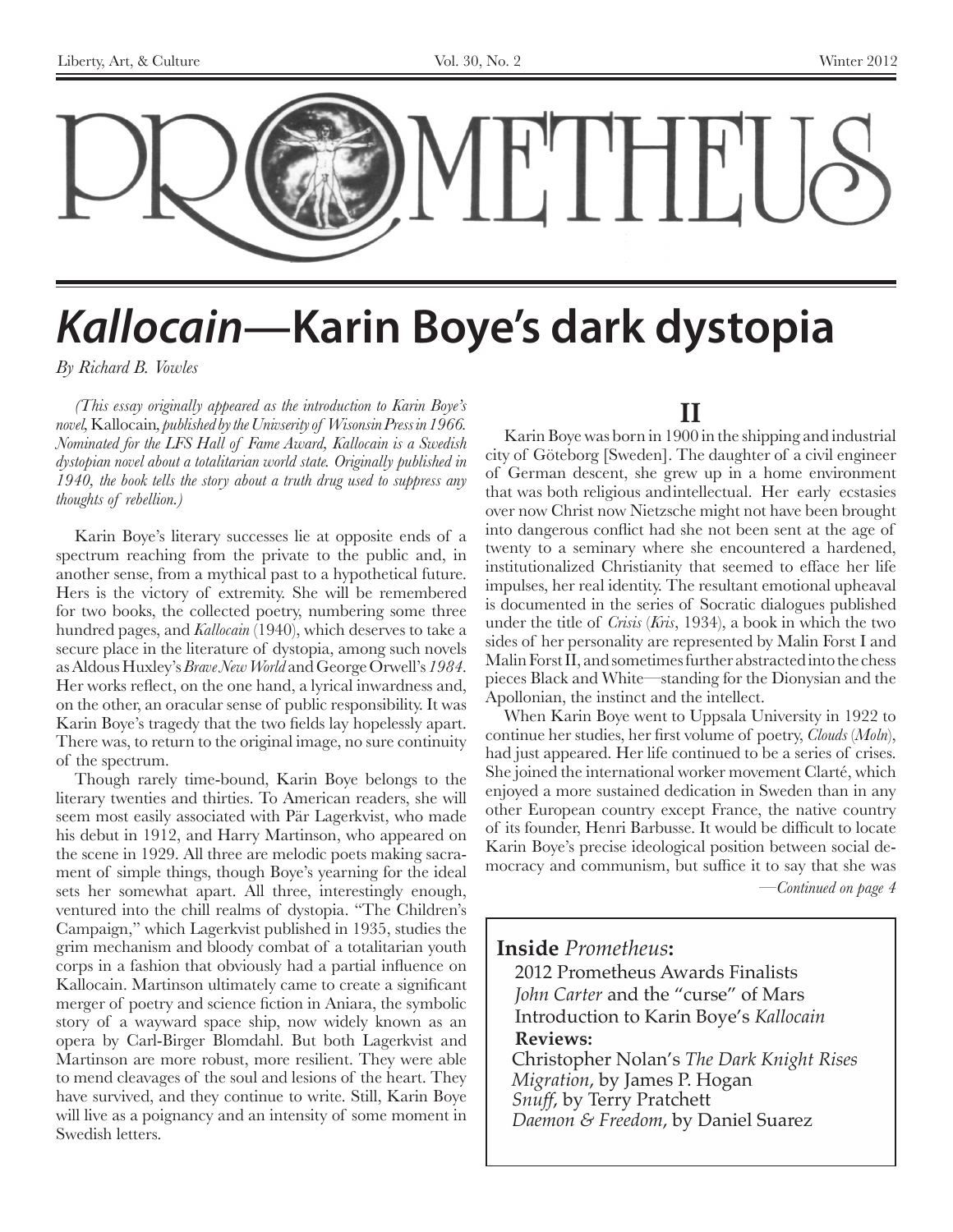

The newsletter of the Libertarian Futurist Society

**Editor** Anders Monsen

#### **Contributors**

Chris Hibbert William H. Stoddard Richard B. Vowles David Wayland

#### **Letters and Submissions**:

Anders Monsen 501 Abiso Ave. San Antonio, TX 78209 editor@lfs.org

#### **Award Chairs**

Best Novel — bestnovelchair@lfs.org Classic Fiction — halloffame@lfs.org

> **LFS Online:** http://www.lfs.org

**Subscriptions & Advertisements**<br>Basic Membership: \$25/year (\$30 internat \$25/year (\$30 international) \$50/year Full Membership:<br>Sponsors: \$100/year<br>\$200/year Benefactors:<br>Subscriptions: \$20/year (\$25 international) All memberships include one-year subscriptions to *Prometheus*.

Classified ads: 50 cents/word, 10 percent off for mul- tiple insertions. Display ad rates available. All checks payable to the Libertarian Futurist Society.

> Libertarian Futurist Society 650 Castro St. Suite 120-433 Mountain View, CA 94041 **president@lfs.org**

Send mailing address changes to: David Tuchman 1364 Mapleton Ave Suffield, CT 06078 **treasurer@lfs.org**

*Prometheus* © 2012 the Libertarian Futurist Society.<br>The LFS retains a non-exclusive license to republish accepted articles on its Web site; all other rights revert to the contributor. Letters and reviews are welcome. Bylined articles are strictly the opinion of the writer and do not necessarily reflect the opinion of the LFS or its members.

# **Books and other stuff**

I enjoyed Jasper Fforde's several Thursday Next novels, and recently picked up a non-Next book, *Shades of Grey* (no, not the numbered *Shades of Grey* book). Published in 2009, this is a book that should have merited Prometheus Award consideration. Though Fforde's novels exist somewhat beyond the traditional genre borders of science fiction, *Shades of Grey* fully embraces the "What If" nature that forms the core of SF writing. It also falls into the dystopian genre, albeit with some ambivalence.

I find that I'm often playing catch-up with books. Like *Shades of Grey*, I read some good books, check the publication date, and see they were published well outside the nomination deadline. Fforde's novel (and the one with the similar name), didn't leap into the public eye as much as the Hunger Games series. I've read the first one and about the other two, and they all seems to fit right into the reason our award for best novel exists: well-written and tackling issues of individual liberty.

As a reminder, any member of the LFS can nominate books for the Prometheus and Hall of Fame Awards—don't hesitate to mention good books to the respective chairs (see left side bar for email addresses). As for 2012 books, *Darkship Renegades*, the sequel to Sarah Hoyt's Prometheus Award winning *Darkship Thieves*, is a book that should be on everyone's radar. It's dangerous to speak of books based solely on cover-blurbs, but Brenda Cooper's *The Creative Fire* appears intriguing.

Not every book we read falls into the Prometheus Award category, though that doesn't make some of them less enjoyable. Ian McDonald's Everness series comprise excellent young adult SF, starting with *Planesrunner* and the sequel *Be My Enemy;* at least one more will follow in this series. These are books clearly connected and part of a longer series, which can be both frustrating and exciting. SF spawns trilogies and longer series like no other genre. In McDonald's two books I feel that I know the characters, care about some of them, and look ahead to the outcome.

I cannot say the same about every series. Investing time and money in multi-book series is like investing in the stock market I suppose. Sometimes even as the stock plumets you feel the need to see it through, hoping events will turn. I'm 5/6th through one such series at the moment, wondering whether to adandon ship or just finish that last book.

*—Anders Monsen*

# **Correction**

In the Volume 30, Number 1 (Fall 2011) issue of *Prometheus*, the 2011 WorldCon report regretably retained the title from the previous year's report. Instead of "Aussiecon4", the title should have been: "Renovation - Worldcon 2011 Convention Report"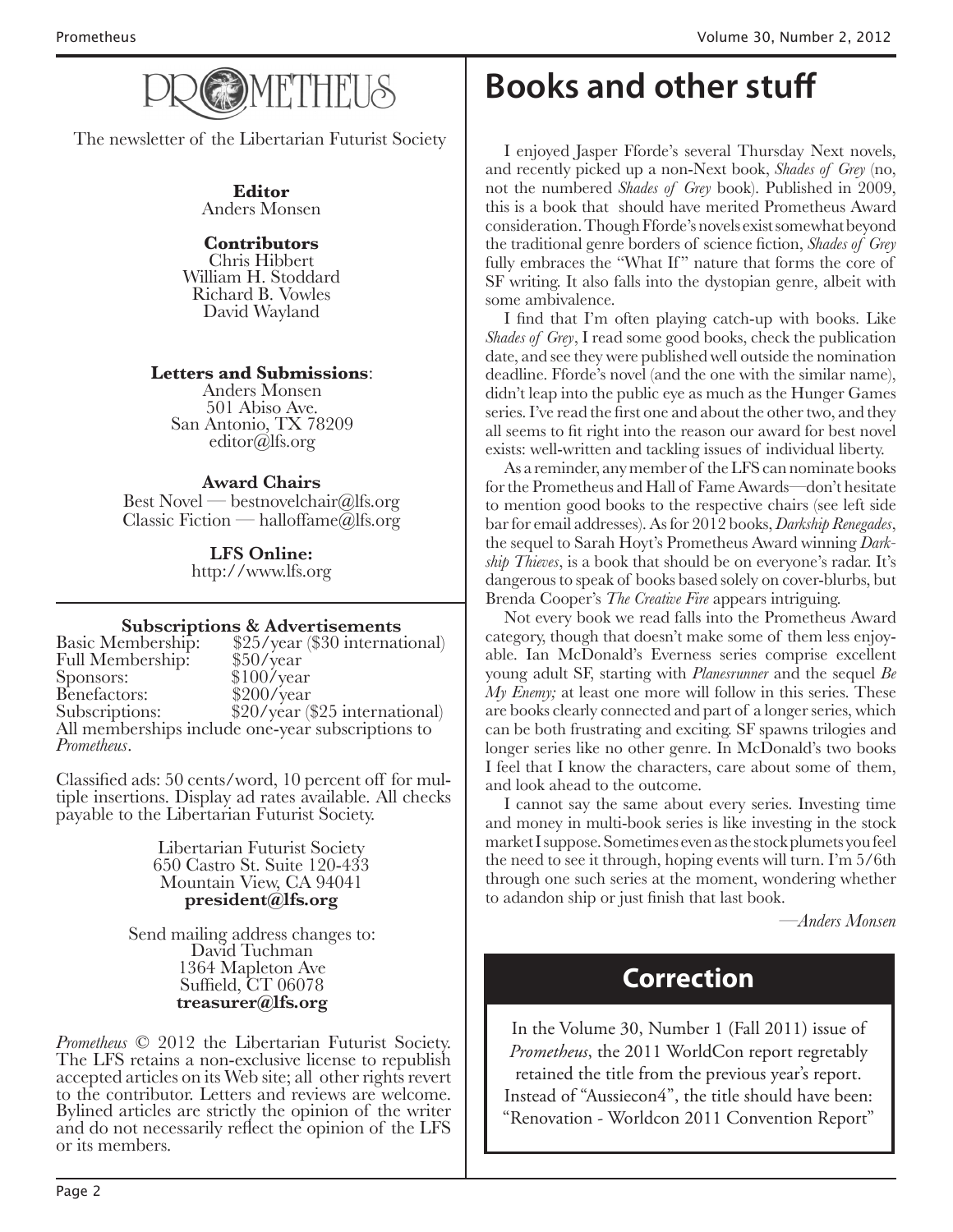#### **Snuff**

By Terry Pratchett Tor, 2011 *Reviewed by Chris Hibbert*

I expected the usual fluffy, tongue-in-cheek material from Terry Pratchett's *Snuff*, but what I got instead was a serious story with profound insights about the nature of humanity, and the dangers of stereotyping. Of course, it has the usual fluff and tongue-in-cheek as well. *Snuff* is likely to be a finalist for the Prometheus award this year, because of its strong message of self-reliance and Sam Vimes' matter-of-fact acceptance of every person for their strengths regardless of others' prejudices. Vimes treats everyone as an individual and is incensed when he realizes that Goblins are being enslaved and that the laws don't protect them. (Maybe as a life-long cop he should have noticed earlier, but never mind that.)

The story follows Commander Sam Vines, Police Chief of Ankh-Morpork, as he attempts to take a vacation with his wife at her ancestral country home. He enjoys himself immensely, but that's because he enjoys his work. His vacation, counter to his best intentions, turns into a working vacation when he comes across evidence that a young goblin girl has been murdered in an attempt to frame Vimes himself. When he detects indications that the locals are conspiring to hide something, he goes into full detective mode.

In this case, he gets involved in unravelling a case of willful blindness, and a gap in the law's coverage. Goblins, it turns out have never been respected by the law, so it's not a crime to mistreat them. But Vimes learns that they are thinking creatures with feelings, and their own culture. When he then learns that they are being killed, mistreated, and enslaved, he does something about it.

It turns into a rollicking adventure, with Vimes, his taciturn but well-armed manservant, and the various oddities that constitute Vimes' police department all playing parts. As Vimes has done in previous Discworld installments, he hires anyone who seems like they could be a competent cop, and turns them into a respectable member of the constabulary, regardless of their apparent handicaps—social, ethnic, or species. (He has hired vampires, gargoyles, golems, and zombies. All turned into fine police, with their racial predilictions exhibited as strengths.)

There's a good sub-plot woven through, in which Vimes attempts to teach his son, Sam, Jr., some of the wisdom he considers essential. Young Sam is oblivious and hilarious, and learns whatever he wants to learn, while uncovering embarrassing nuggets for the local ne'er-do-wells. This book, like the other novels in Pratchett's Discworld that have been nominated for the Prometheus Award, hides a strong pro-freedom and pro-individualism message behind a light-hearted and fun surface story.

### **The Dark Knight Rises**

Directed by Christopher Nolan Starring: Christian Bale, Michael Caine, Gary Oldman, Anne Hathaway, Tom Hardy Distributed by: Warner Brothers *Reviewed by William H. Stoddard*

The final film of Christopher Nolan's Batman trilogy has been attracting conservative and libertarian notice as a seeming political allegory—specifically, a negative portrayal of the Occupy movement. Nolan himself has protested that the script for the film was written before the Occupy movement emerged, and drew instead on older political imagery, particularly the French Revolution. The reading of a passage from *A Tale of Two Cities* at a key point in *The Dark Knight Rises* is consistent with this. Certainly parallels can be drawn between the film's scenes of mob violence in Gotham City and of a revolutionary "court" conducting show trials of the wealthy, and the Occupy movement's propaganda about "the 1%"—but that's a question, in Tolkien's terms, of applicability rather than allegory, of the freedom of the viewer and not the purported domination of the writer.

What's striking about *The Dark Knight Rises* is something more fundamental than any political message: Its stylistic return to the very roots of the superhero mythos. *Batman Begins* was a contemporary superhero film, with overtones of martial arts; The Dark Knight looked back to the pulp literature of the decades before the first superhero comics, with its scenes of criminal gangs and the heroism of James Gordon and Harvey Dent; but *The Dark Knight Rises* looks further back, to the romantic novels of the nineteenth century.

There has been a lot of critical discussion of where the figure of the superhero comes from; Zorro is often cited as a prototype, or the Scarlet Pimpernel, despite his lack of an actual costume—his dual identity, his secret mission, and his superlative abilities all set a pattern that later superheroes followed. But much of that same pattern can be seen in Dumas's *The Count of Monte Cristo*, whose hero in some ways is an even closer precursor of that pattern, with the first part of the novel being a model for the obligatory superheroic origin story. The Count's traumatic beginnings leave him set apart from human society, trained in an amazing range of skills, inconceivably wealthy, and driven to the secret pursuit of vengeance against his enemies. All he needs is a terrifying disguise as a creature of the night.

*The Dark Knight Rises* repeatedly evokes the tropes of nineteenth-century fiction, of which Dumas's novel is an example. As Nolan acknowledged and indeed made a point of, its scenes of a city in turmoil, though inspired by a supervillain's plot, evoke the French Revolution, whose conflicts were a recurrent theme of romantic novelists such as Dumas and Hugo. Some of its key scenes take place in an underground prison very much like the scene of Edmond Dantès's confinement. It has not only an attraction-of-opposites story about Bat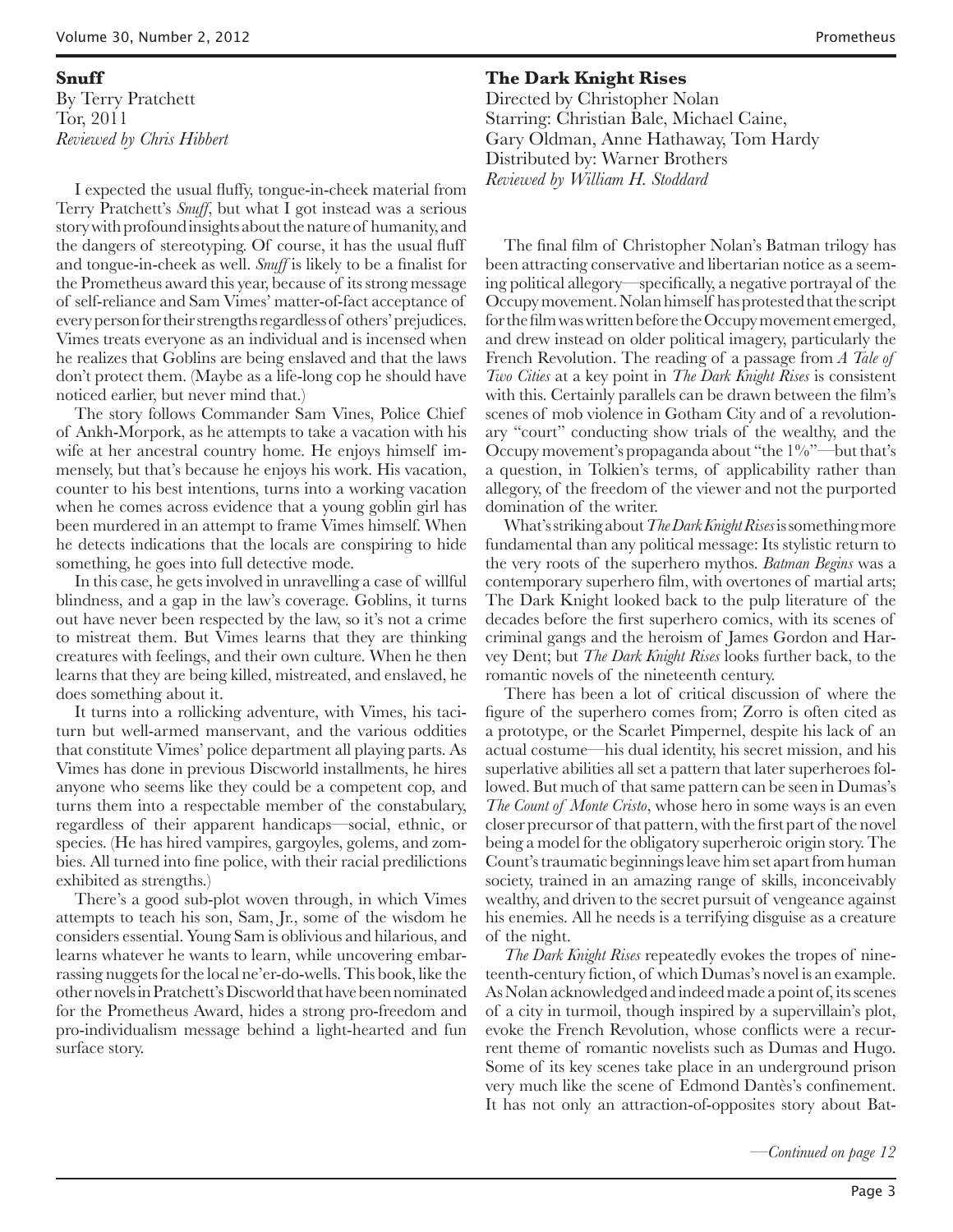actively engaged in Clarté until a 1928 trip to Russia brought disillusionment. Then and in the early thirties she wrote extensively for the liberal journals and the little magazines, chiefly *Spektrum*, which did so much to acquaint Sweden with the surrealists and T. S. Eliot. She and the critic-librarian Erik Mesterton, then a fellow writer for *Spektrum*, made the very fine Swedish translation of *The Waste Land*.

An early, unsuccessful marriage to an Uppsala Clartéist was the first of several emotional defeats that finally led Karin Boye to seek psychoanalytic help in Berlin. She continually sought therapy there and in Sweden and, while the experience fructified her prose works and to some degree colored her poetry, it accomplished nothing for her permanent peace of mind. In 1941, in a land strangely sequestered from the hates of Europe, she walked out into the night and took her own life.

Two volumes of poetry, *Hidden Country* (*Gömda land*, 1924), and *Hearths* (*Härdarna*, 1927), followed *Clouds* and established Boye's reputation as a poet before the end of the twenties. But her full and exciting maturity came only with the volume *For Love of the Tree* (*För trädets skull*), which appeared in 1935. It is customary to see new promise in "The Seven Deadly Sins" ("De sju dödsynderna"), a fragment of a cantata, and other posthumously published poems; but it strikes me that resignation and defeat had begun to damp the vitality of her poetic impulse. Nevertheless, the poetry has the flexibility and assurance of Eliot's *Murder in the Cathedral*, from which it clearly derived a measure of inspiration.

In 1931, as if to meet the social demands of a new decade, Karin Boye made her debut in prose. To the surprise of the critics who had pigeon-holed her as a poet, she won a major Scandinavian book award with *Astarte*, a book impressive for its "living, natural, and infallibly sure prose,"**<sup>1</sup>** but somewhat removed from novelistic orthodoxy. It is, by virtue of an irony which Boye seems to have reserved for her prose, an expressionistic portrayal of city mores, presided over after a fashion by the goddess Astarte, who has been metamorphosed from her Asiatic splendor into a gilded, smirking window mannequin.

In *Merit Wakens* (*Merit vaknar*, 1933) Boye accomplishes a fractional distillation of love. A widow discovers that her husband was far from the man she thought him to be, that he had in fact embezzled and was being blackmailed at one time. The spectacle of a young couple whose relationship is about to collapse convinces the disillusioned widow that sacrifices have to be made for love and that she must cherish her husband's memory for what it was. Love has to be accepted conditionally, as it were. *Too Little* (*För lite*, 1936) is Karin Boye's version of the poet trapped in a prosaic marriage, unable to realize himself in poetry or in love. Undoubtedly these two realistic novels come close to the problems of Boye's own life.

*Kallocain*, which appeared in the fall of 1940, was immediately greeted as the finest of Karin Boye's novels. "Of international class," wrote Artur Lundkvist; and Karl Ragnar Gierow did not hesitate to call it "a significant and lasting work of art."**<sup>2</sup>**

This sinister vision of a world state might well be described as a montage of what Karin Boye had seen or surmised in Soviet Russia and Nazi Germany. In it she absolves herself of any lingering stigma of political naïveté.

It is possible to admire Karin Boye's prose for its color, texture, and precision, but by and large fiction was not her medium. The truth is that she did not know people well enough to have any real gift for characterization. The figures in her novels are either extensions of herself, fragments from a mirror that was never one whole, placid surface; or they are abstract poles sparking her troubled, tortured dialectic. She could not project her emotions so well into people as into things; and the investing of object and form with emotional content is much more the concern of poetry.

### **III**

The lyricism of Karin Boye is so intensely personal that it seems neither very Swedish nor very modern. Except for the images of ice and cold, a fleeting preoccupation with the Uppsala plains, and the rare appearance of the mythical Æsir (gods) and the álfar (elves), Scandinavian scenes and personages are notably absent from her poetry. The world of Boye's poetry is the world of self; it subsists on its own almost confessional vibrancy. The lyric strain may be narrow, but it has depth and a kind of liquid purity. To read much modern poetry is to go by train, absorbing all the shocks, glimpsing the sordid and the lovely alike, the billboards, the festoons of laundry, the ideographs of smoke besmirching the sky, the sweet and desperate faces, the rich, colliding color. To read the poetry of Karin Boye is to force oneself Alastor-like up the river of the soul, where a torment of vegetation thrusts back a somber sky, where all nature is reflection of the poet's mind, a vista of the poet's anguish.

Or, the poetry of Karin Boye might be described as an ascent to symbolic fulfillment, through anguish and pain:

I am sick from poison. I am sick from a thirst for which nature has provided no healing drink. Rivulets and springs flow everywhere; I kneel to take the sacrament of the earth's veins. And holy rivers inundate the heavens. I lean back, feel my lips wet with white ecstasies.

But nowhere, nowhere . . . I am sick from poison. I am sick from a thirst for which nature has provided no healing drink.

Karin Boye is something of the saint thirsting in the desert; she is, in fact, drabbad av renhed (beset by, scourged by purity), in the phrase from the poem "Cherubim" which Margit Abenius chose as the trenchant title of her Karin Boye biography. In that poem, the image of "beast-angels . . . with lion feet and sun wings" is expressive of the struggle between body and soul that plagued her from early seminary days.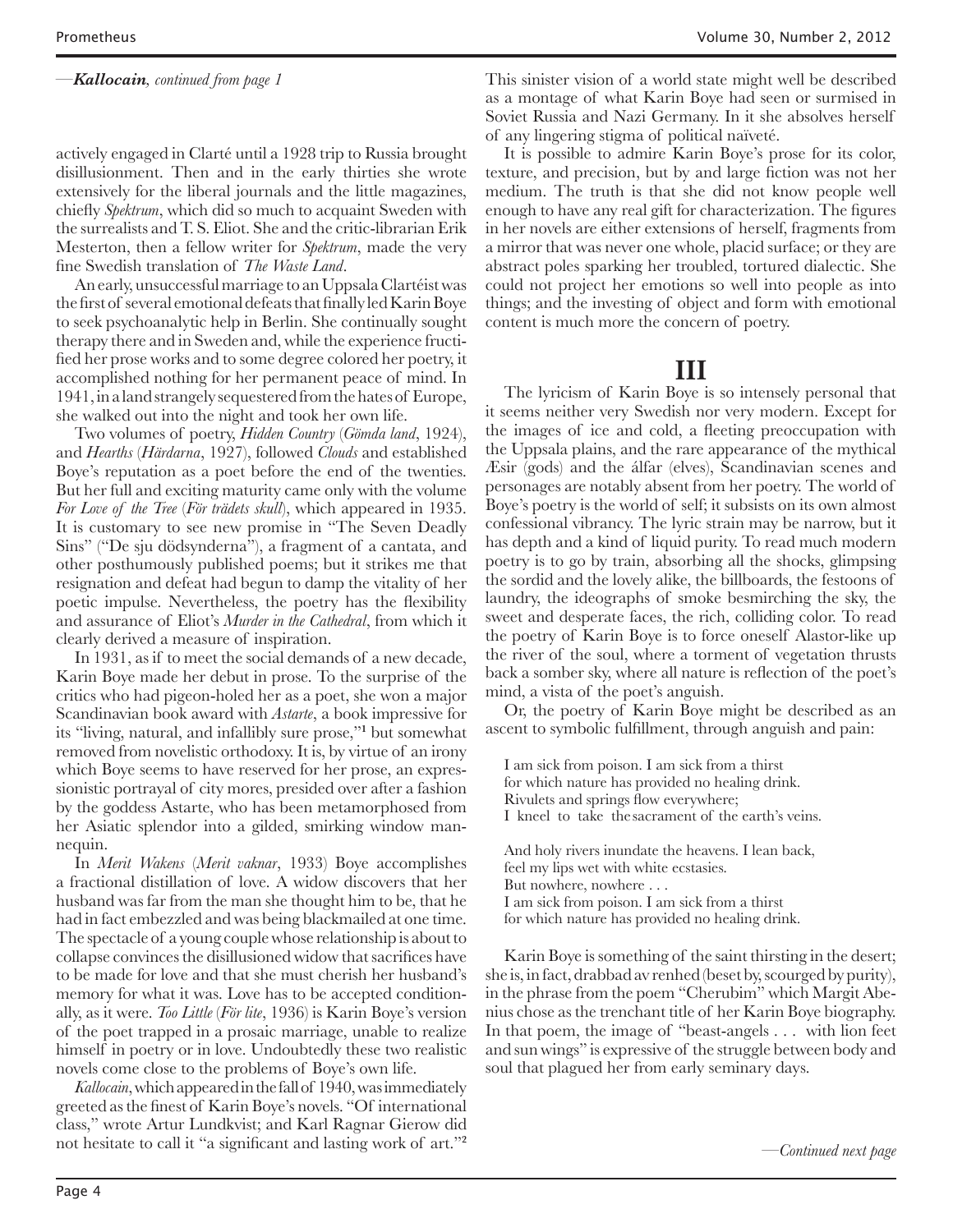#### *—Kallocain, continued from previous page*

Boye's rejection of reality is Platonic with mystical overtones. In the early poem "Idea" she sees herself as a "lying mirror image"; later her vision has a kind of Blakean ecstasy:

The world is dreamed by a sleeping god, and the quivering dawn waters his soul. Memories of things that happened yesterday, before the world was; ghosts, glimpses.

In the search for adequate defense against the world of actuality, Karin Boye musters images of cleansing, excision, hardness, and armored protection. Truth, for her, must be cold steel, the surgeon's knife. She would don a coat of mail, very like that of the Christian crusader. But finally her militancy dissolves into images of softness and sensitivity as more suitable to a philosophy of love. Hers is a pagan variant of Eliot's "Teach me to care and not to care, / Teach me to sit still."

The wonderfully expansive, luminous symbols of *For Love of the Tree* make it the pinnacle of Karin Boye's achievement. "The deep violoncello of night casts its dark rejoicing over the expanses," she sings, and of another hour, "Blond morning lay your lambent hair against my cheek." The poet is both mother and microcosm:

Ripe as a fruit the world lies in my bosom it has ripened overnight and the rind is the thin blue film that tightens bubble-round and the juice is the sweet and fragrant, running, burning flood of sunlight.

"Ripeness is all," the poet might say in the words of Shakespeare's Edgar.

Indeed a kind of vegetant harmony informs the best of Boye's poetry and the tree is her most expressive symbol. Growth is for her both cruel and wonderful. "Of course it hurts when buds are bursting," she confesses, but she will pray for a rooted existence, for hands that burst open like flowers. She would be Yeats's "great rooted blossomer," not "bruising body to pleasure soul." Karin Boye and Virginia Woolf have often been called kindred spirits, for scarcely more reason than that their deaths were similar immolations; but Boye is closer to Katherine Mansfield in pathos and symbolic statement. One thinks of the pear tree in "Bliss" and Mansfield's outburst in a letter of May 1919: "O this spring—it makes me long for happiness… Why are human beings the only ones who do not put forth fresh buds—exquisite flowers and leaves? I cannot bear to go among them."**<sup>3</sup>**

The tree comprehends all; Boye loves its organic assurance, its oneness—and its magic possibility as symbol:

A tree grows beneath the earth; an hallucination haunts me, a song of living glass, of burning silver. Like darkness before light

all weight must melt and only one drop of song fall from the leaves.

An anguish consumes me. It seeps from the earth. A tree writhes in the heavy layers of earth. O wind! Sunlight! Feel this agony: the promise of a breath of paradise below.

Here and elsewhere the tree takes on mythic identity; it is Ygdrasil, the tree of life, as well as the tree of the poet's life. It is, however, no intellectual totem, consciously adopted because of its ubiquity as a cultural symbol. Rather, it seems to spring from the "collective unconscious"; it is the poet's bond with the fecund earth, with the racial past, present, and future.

It might even be said that Karin Boye's lyric development describes a vegetative cycle. Her early poetry is a sapling: lean, sinuous, and possessed of a hymnlike simplicity (one thinks of such lines as "Unlocked the copper portal of the world," "I know a path that takes me home," "Your every word is like a seed," "The onetime said is forever said," and "I am a priest of poverty"); then comes efflorescence and a rich harvest of symbols. Finally the tree has gained in strength and dignity but lost its former glow; the later poetry is firmly rooted, its limbs are raised in the posture of supplication so typical of Boye, but one senses inevitably the "drift toward death."

And so life ends in a quasi-mystic resignation. Karin Boye might recognize the possibility of two gods, "the god we create, and the god who creates us—the one within us and in the world's will"; but she would have only the latter god, a god who was "a dark, shaping power, behind and beyond the visible, always in flux and animation . . . a just, inspiriting star glance," as Margit Abenius has put it.**<sup>4</sup>** It was a god who brought Boye's poetry to the kind of symbolic fruition I have attempted to describe, but gave spiritual solace in no sufficient measure. Karin Boye's final vision is concentrated in the brief, but lovely, "Dark Angels," one of her last poems:

The dark angels with blue flames like flowers of fire in their black hair know the answers to strange, blasphemous questions and perhaps they know where the bridge is from the depths of night to the light of day and perhaps they know the guise of all unity and there may be in our final home a bright dwelling that bears their name.**<sup>5</sup>**

### **IV**

*Kallocain* was written during the summer of 1940, less than a year before Karin Boye's suicide. The task was pure torture partly because she had never attempted to hold together so large a book "without an ounce of autobiography" and partly because the very subject filled her with increasing terror. When she submitted the finished manuscript to her publisher on 21 August, she wrote: "I know well enough that the novel has its failings, but at least it is exciting, and, if it's any consolation, I

*—Continued on page 6*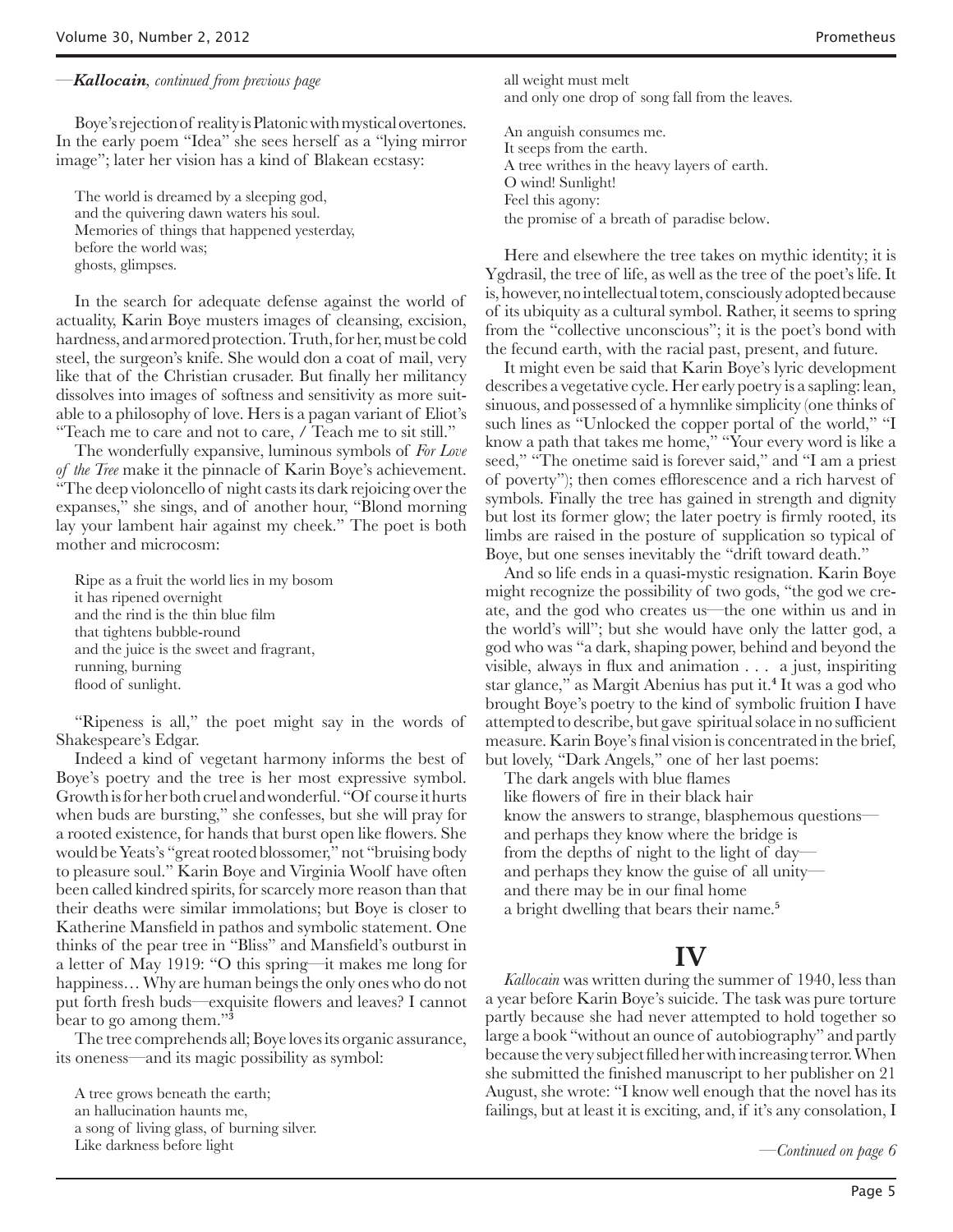#### *—Kallocain, continued from page 5*

promise that I shall never write anything so macabre again." And she added: "In any case, it was something I had to do." Though she readily admitted the influence of her recent reading in Kafka, she seemed, perhaps in whimsy, to imply some outside instrumentality. To the compliments of her mother, she replied: "Do you really think it was I who did it?"**<sup>6</sup>**

*Kallocain* is the first-person account of Leo Kall, a scientist in the totalitarian Worldstate, who has discovered a truth serum of disarmingly pale green color, which, when injected into the bloodstream, reduces the inhibition threshold and compels the patient to blurt out the whole truth. His drug is of inestimable value to the police state because it eliminates the last vestige of privacy. It fulfills the prognostication of Dostoevsky's Grand Inquisitor, the patron saint of all dystopias:

And they will have no secrets from us. We shall allow or forbid them to live with their wives or mistresses, to have or not to have children—according to whether they have been obedient or disobedient—and they will submit to us gladly and cheerfully. The most painful secrets of their conscience, all, all they will bring to us, and we shall have an answer for all. And they will be glad to believe our answer, for it will save them from the great anxiety and terrible agony they endure at present in making a free decision for themselves.**<sup>7</sup>**

In the world of 1984, "nothing was your own except the few cubic centimeters inside your skull," but that too must become a property of the Worldstate. Karin Boye probably knew very little about pentothal and sodium amytal, though she might have heard of them through her friend, Ebbe Linde, the chemist turned poet and critic. Rumors of truth drugs and various forms of chemical persuasion were already current in the 1940's.

*Kallocain*, named after the drug, is the confession of a dedicated party member turned deviationist. "Confession" is perhaps too strong a word, because the narrative is notably matter-of-fact and emotionless (kall means both "cold" and "profession" in Swedish). The style reflects the imprint of a society reduced to austerity and routine. But when Kall experiences conversion, the style gains resonance as the lost values reassert themselves.

Dr. Kall's chief wish, so he believes, is to be a "good fellowsoldier, a happy, healthy cell in the state organism." "From individualism to collectivism," he says, "from aloneness to communion, such had been the course of this giant, holy organism in which the individual was only a cell… Kallocain was a necessary stage in this whole development, since it widened the communion to encompass the inner self, which had been kept private before." Kall moves up the power ladder by testing the drug on many human guinea pigs and then persuading the police that Kallocain might be of use to them.

Kall is, however, troubled by memories of another communion than that of the State. He remarks, "One might speak of 'love' as an obsolete, romantic concept, but I am afraid it exists anyway, and from its very inception it contains an indescribably painful element." He has these vestigial feelings for his wife Linda—beautiful, strong, uncommunicative—and desperately unhappy. To him she has become a frightening and almost hateful enigma.

But even more disturbing to Leo Kall's peace of mind is his immediate superior in the laboratory, Edo Rissen. It is not simply that Leo Kall, a petty Othello of the test-tube kind, suspects his wife of previous infidelities with Rissen. It is that they have something in common that he has not, something that perhaps he once had. Rissen is too casual, too lax, too permissive—in short, too humane. He has an inner core of security that protects him from the multiple terrors in the power struggle of the State. He is, in other words, suspect as a fellow-soldier and a throw-back to the "Civilian Era." In the thought-controlled society of the Worldstate, Rissen observes sagely but without a trace of smug phrase-making: "No fellow-soldier over forty can have a clear conscience.'

This is, of course, why citizens over the age of ten had to be deported from Plato's *Republic* and the past had to be systematically eradicated in the society of *1984*. History is heresy.

Leo Kall, approaching forty, caught up in the State's network of mutual suspicion, and running short on tranquilizers, strikes out at his imagined adversaries. He performs a kind of mental rape on Linda, with some Kallocain smuggled out of the laboratory. Disappointed in the results, he brings about the arrest and subsequent trial of Rissen.

As for Linda, after the shock of the Kallocain injection, she decides she has a choice, either to kill Leo or to make a gift of her complete confidence, to open her heart and mind to him altogether. She chooses the latter course, and he is transfigured by the discovery that there is a higher communion and a stronger attachment possible than that of individual and State. Liberated from fear, he tries to save Rissen, recognizing that his strong feeling toward that strange man is closer to love than to hate.

But there is no turning back. Others were bound to inform on a man like Rissen, and they have. Indeed, Leo sees neither wife nor rival again. Nor his three children, who in any case belonged more to the state than to him. Kall's role in the Worldstate ends abruptly when he is captured by a raiding party from the enemy Universal State. It is only after twenty years of captivity (a life not very different, as he remarks, from his erstwhile "freedom") that he undertakes to write down his "memories of a certain eventful time" in his life.

The usual dystopian conditions prevail in the Worldstate. The state is everything, the individual is nothing, regulation prevails, and that which cannot be regulated is outlawed or extirpated. The focal character occupies a position of ambiguity and indecision between the old and new. He is sufficiently sensitive to observe and report change, but he is numb and impotent. Ultimately he is assimilated or destroyed by the new order of society. On the other hand, this is not to say that Kallocain is like all other dystopian fiction.

In *Brave New World*, written some nine years before, the race of man has been conditioned by prenatal treatment and postnatal suggestion into a vacuous euphoria which is maintained by booster doses of soma. Huxley's novel, with its Social Predestination Room, its feelies, its songs ("Orgy-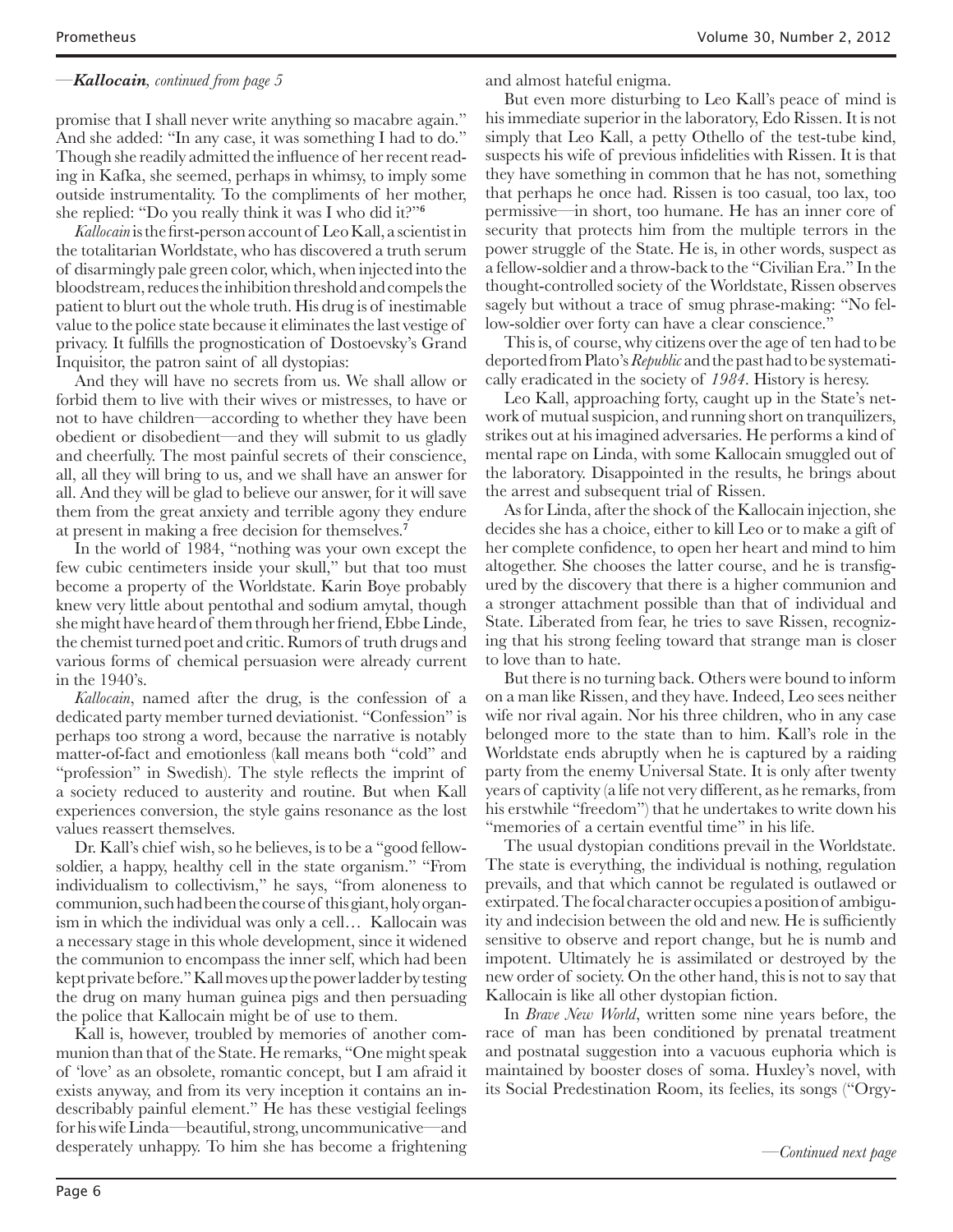#### *—Kallocain, continued from previous page*

porgy, Ford and fun"), and characters like Helmholtz Watson, Bernard Marx, and Mustapha Mond, displays all the comic inventiveness of the musical revue. If Huxley chose to laugh a technological world out of countenance, Karin Boye found the strangulation of all individuality too devastating to laugh at. *Kallocain* is not satire, although the flat understatement of Leo Kall's chronicle may constitute a minor irony of method. The names sound like the coinages of science fiction. While some are identifiably Greek (Kalipso Lavris), Japanese (Kakumita), and Hamitic (Tuareg), most of them are vaguely Baltic in sound. At any rate, they are not chosen for their comic possibility.

George Orwell's *1984*, which appeared eight years after *Kallocain*, is at the same time both more sophisticated and less sophisticated than Karin Boye's dystopia. It documents the philosophy of the world state in far more detail, but it keeps physical torture as an instrumentality of the state, when subtler methods of persuasion are available. So *1984* is both novelof-idea and melodrama, and it may be argued whether the two are entirely compatible. Karin Boye, on the other hand, is concerned with one man's mind, a scientific mind, and perhaps therefore a politically naïve mind, as it documents its past life in the hallucinatory horror of the Worldstate. Ideology and police violence, while they exist, fall outside the perimeter of her fiction.

The closest relative and very likely the progenitor of *Kallocain* was yet another and earlier fantasy, *We* (1920), by Eugene Zamiatin, the self-styled "devil of Soviet literature."**<sup>8</sup>** In this case the hero-narrator D-503 is a mathematician who designed the Integral, a space ship which, "like a flaming Tamerlane of happiness," will visit other planets and bring all beings into the fold of the United State. It will unbend the last wild curve, "integrate the colossal universal equation."

Like Leo Kall, D-503 is caught between two worlds. Although a zealot of the new life of reason, he conducts an oldstyle clandestine love affair, no easy feat in his glass city, and as a result he is caught up in a revolutionary movement. Finally he submits to official lobotomy and, already depersonalized, he now joins the happy deactivated masses of the state. Always there is some inner cancer to be excised. In We it is fancy, or imagination; in 1984, it is memory; in Kallocain it is the élan vital, the hidden well-spring of love.**<sup>9</sup>** For love is the stubborn center of man and the most difficult to remove.

The symbolic use of green is important to both novels. Defying the United State means penetrating the Green Wall that surrounds it. Moving to a secret rendezvous, D-503 writes:

From beyond the Wall, from the infinite ocean of green, there arose toward me an immense wave of roots, branches, flowers, leaves. It rose higher and higher and higher; it seemed as though it would splash over me and that from a man, from the finest and most precise mechanism which I am, I would be transposed into . . . *<sup>10</sup>*

D-503 does not dare finish the sentence; but Edo Rissen, under the influence of the truth serum, expresses his faith in somewhat similar terms of color:

I wanted so to believe there was a green depth in the human being, a sea of undefiled growth-power that melted all dead remnants in its crucible and healed and created in eternity . . .

 Typically Karin Boye, in moments of intensity, resorts to the symbols of her poetry. Beneath the concrete expanses of the Worldstate lies the source spring of her lyricism. "The objective world-image, the logical-scientific, is a gridwork we stretch over our personal experiences," she wrote in the essay "Language Beyond Logic."**<sup>11</sup>** If Karin Boye subjugates or sublimates the poet in herself in *Kallocain*, it is to demonstrate that much more dramatically how the gridwork of reason can become a world prison and how it can bring about the death of the self.

December, 1965

Notes

[*1*] Sten Selander, quoted in the introduction to *Astarte* (Bonnier, 1949), p. 42.

[*2*] Quoted in the introduction to *Kallocain* (Bonnier, 1949), pp. xiv-xv.

[*3*] *Letters*, ed. J. M. Murry (Albatross, 1938), p. 164.

[*4*] *Introduction to Dikter* (Bonnier, 1942), p. 8.

[*5*] Translated by Alan Blair, *Life and Letters*, 63 (October

1949), 21. All other translations are my own.

[*6*] Quoted in *Margit Abenius*, Karin Boye (Aldus, 1965), pp. 296-97.

[*7*] *The Brothers Karamazov* (Everyman, 1950), p. 265. See D. Richards, "Four Utopias," *The Slavonic and East European Review*, 40 (1961), 220.

[*8*] Peter Rudy, "Introduction," *We* (Dutton paperback, 1952), p. vi.

[*9*] Cf. D. Richards, p. 226.

[*10*] *We*, p.88.

[*11*] "Språket bortom logiken," *Spektrum* (1932), reprinted in *Tendens och verkan* (Bonnier, 1949), p. 42.

http://uwpress.wisc.edu/books/0557.htm

Boye, Karin. *Kallocain* © 1966 by the Board of Regents of the University of Wisconsin System. Reprinted by permission of the University of Wisconsin Press.

Karin Boye (1900–1941) was a Swedish poet and novelist whose suicide in 1941 amid the shambles of a war-racked Europe reflects the fate of a whole generation of writers. Her first novel, *Astarte*, appeared in 1931.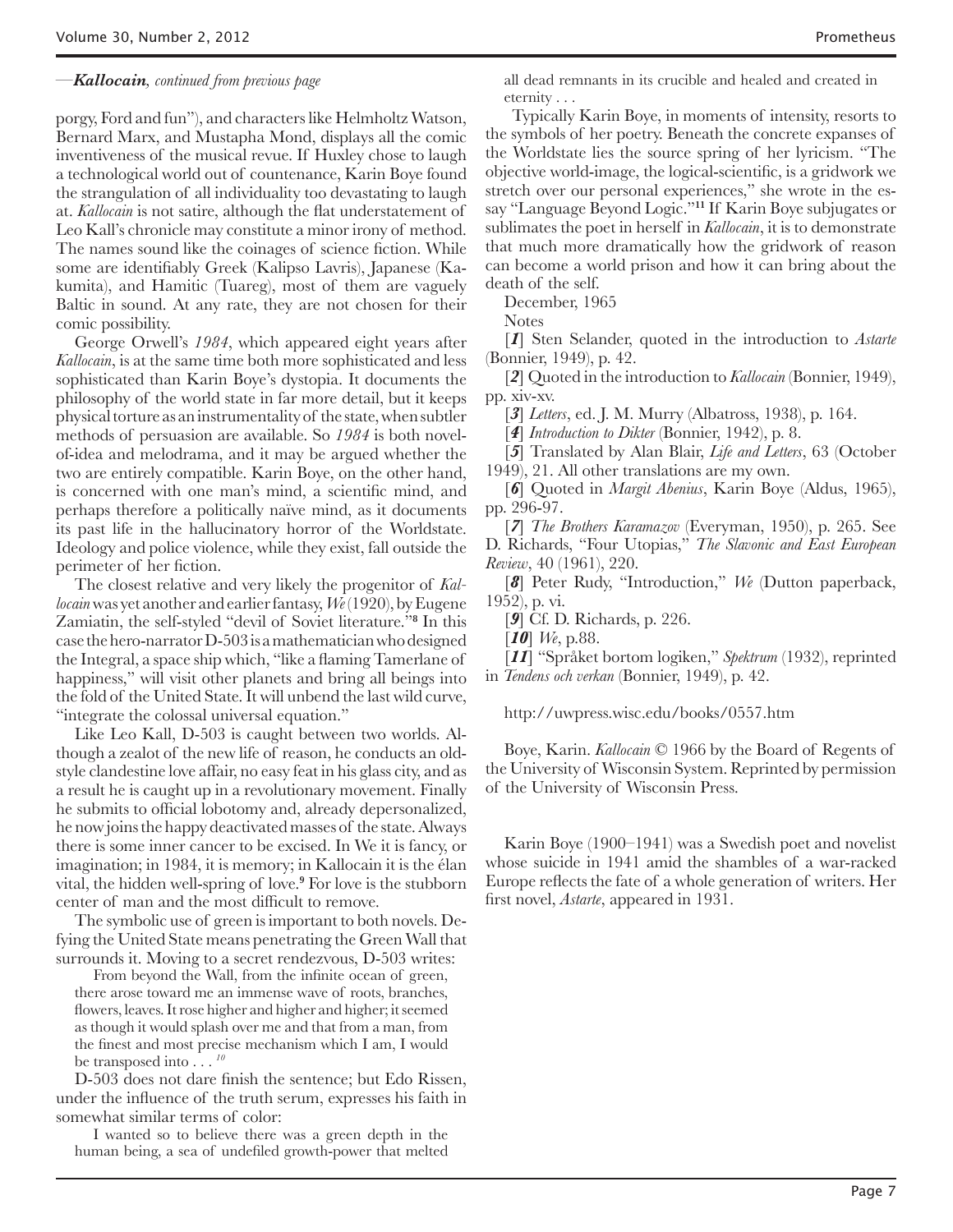#### **Daemon & Freedom**

By Daniel Suarez Signet, 2009 & 2011 *Reviewed by Chris Hibbert*

Daniel Suarez's *Daemon* and *Freedom* tell a single story about an artificial intelligence (the "Daemon" of the title) created by a game designer, that becomes extremely powerful in the real economy through violence and by hacking software systems throughout the world. In the end its creator offers to relinquish that power, but by then agents of various governments have shown how ruthless they can be in trying to defeat it, and a representative of the people being protected says it should continue running things. The story is occasionally violent, and includes several explicit misogynistic and sadistic scenes that I had trouble reading. The rest of the story is interesting enough on a couple of levels that I kept going.

It's a fast-paced story involving MMORPGs, augmented reality systems, and an AI created by a wealthy software gaming entrepreneur. The story (and its characters) presumes that the world's economy is controlled by a few powerful, wealthy, and unscrupulous tycoons who pull the strings of the big governments and are getting out of control. The AI makes a preemptive attack and attempts to take over in order to prevent an eventuality which is never really made clear. Instead, we see the US and other governments' secret agencies and militaries attempt to strike back at a system they don't understand, and which is decentralized and has infiltrated most of the world's computer systems. This allows it to watch its opponents and strike back in completely unexpected ways. It also invests heavily in a fleet of autonomous weaponized vehicles that it deploys very effectively.

The depiction of disaffected people from many backgrounds being recruited into a hidden network that deploys them on unexplained tasks that they willingly take on is disquieting. It's clear that many people who join have made thinly justified assumptions that the network's objectives are consistent with their values, but others do it because they're desperate for a job or a sense of belonging, and are willing to ignore their moral qualms about what they're doing—building, testing, delivering obviously dangerous weapons, or worse. It's plausible that many people would go along with an AI that could get this far, and the thing that keeps this from being possible now is that neither AI nor conventional intelligence augmented with modern tools gives anyone enough power to pull it off. Who knows how soon that will change, though.

I thought the violence was over the top, and not really necessary to the story. I disagree with the world view that predominates here and says that malevolent actors control significant aspects of our economy and will go to extreme lengths to maintain their influence. I found the depictions of technology (other than the killing machines) reasonably plausible, and won't be surprised to see augmented reality, consensual shared overlays, and large-scale real-time cooperation. I expect the cooperation to be much less centrally controlled, and much more spontaneous, or polycentric. And my strong expectations about AI are that it will arise gradually and in

many places. It is very unlikely that one person (much less likely even than one independent group) will make a breakthrough that will enable them to take over. This particular question has been much debated, and there isn't clear agreement on how it will play out, but I firmly agree with Robin Hanson's position that a "hard takeoff" under the control of a single entity isn't a likely scenario. That one person could pull it off with help from at most two colleagues (as in the story) is completely unbelievable.

#### **Migration**

By James P. Hogan BAEN, 2011 *Reviewed by Chris Hibbert*

James P. Hogan's *Migration* is a funny mix of high-tech space traveling futurism and down-home country folks. The bulk of the story takes place on Aurora, an interstellar ship on the first part of its journey, but it starts out on a mostly back-country world. We get to see some local politics and Korshak, a quickthinking sleight-of-hand magician, who takes advantage of the local ruler's gullibility as far as he can. Korshak has a fan and friend who is on the recruiting team for Aurora, so he manages to escape his pursuers and jump into a world unlike everything he's used to. But he's an adaptable guy, so he learns to be useful in the new environment.

Korshak has to use his wits to rescue Aurora from sabotage by a subversive faction that has recruited Kek, a robot, to help them. We get the standard tour around the society as Korshak chases Kek from place to place. Some of the sub-societies are interesting, including one group trying to live at a subsistence level on this generation star ship. But Hogan makes it completely plausible.

Early on, the recruiters are interviewing a ne'er-do-well the local authorities would like to get rid of. He responds

If it's military, or some kind of troublemaking to provide an excuse for protective intervention somewhere, the answer's no, but you don't look like a military recruiter. [That] doesn't solve anything. Just causes a lot of hate and reasons for revenge, and makes problems worse. The wrong people get rich.

Who do you think should get rich?

Well, the way I see it is, nobody's born with anything. So whatever they get on top of what they produce themselves must come from other people. And the only way other people are going to give it to them is if they get something worthwhile back in return. So the ones who should end up with a lot to show are the ones who can do things better when it comes to providing what other people need.

But Hogan isn't consistently pro-commerce. The bad guys who have brainwashed Kek call themselves Dollarians and their high officials have titles like Banker. It's a fun story, but though it was nominated for the Prometheus last year, it wasn't selected as a finalist. The side trip into Kek's attempt to be more human, (which ends up with him getting involved with a cult) is worth the trip.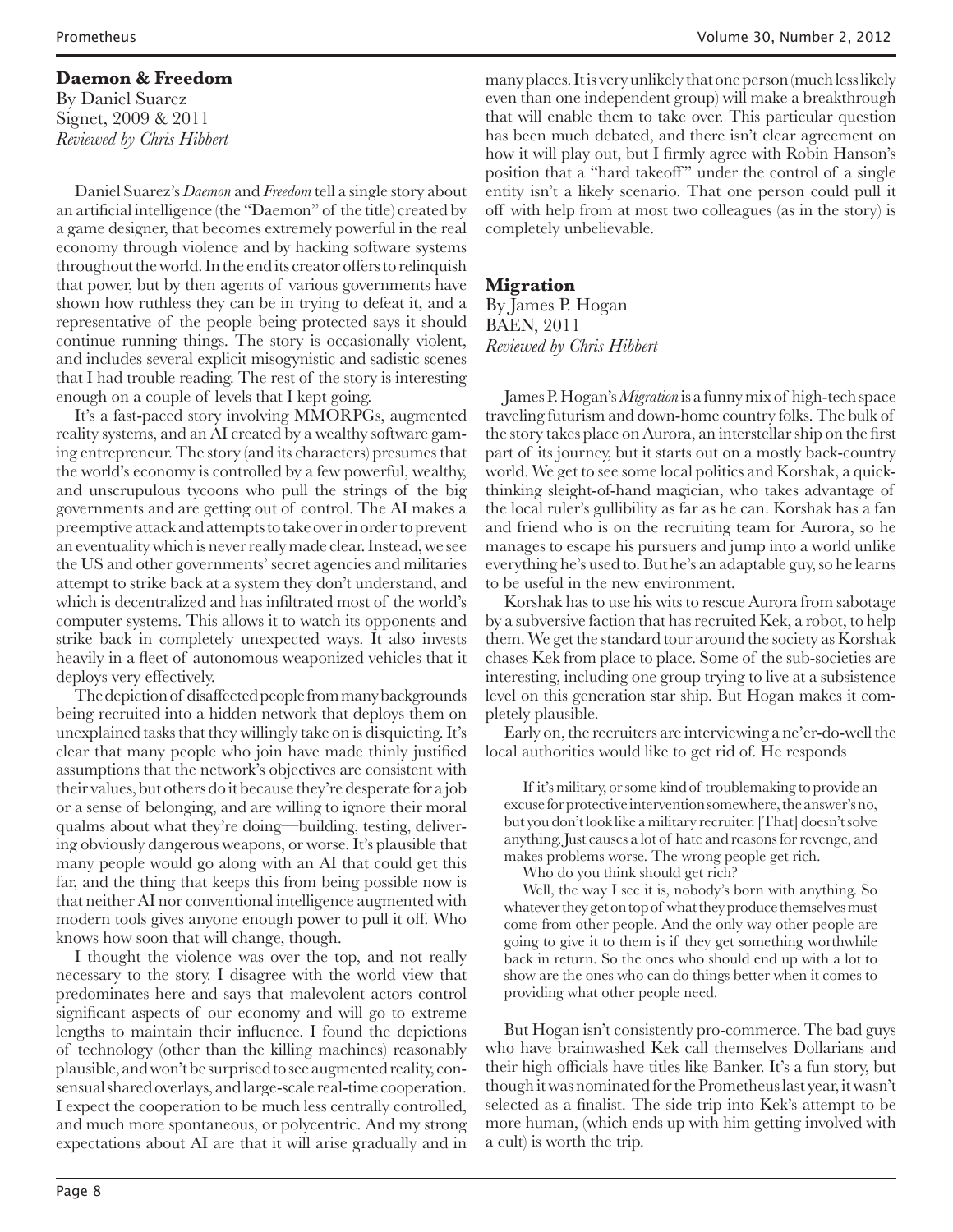# **2012 Prometheus Award finalists**

The Libertarian Futurist Society has announced finalists for this year's Prometheus Awards, which will be presented during the 70th World Science Fiction Convention over Labor Day weekend in Chicago.

The Prometheus finalists for Best Novel recognize profreedom novels published last year:

» *The Children of the Sky* (TOR Books) — A sequel to Vernor Vinge's *A Fire Upon the Deep* and in the same universe as Prometheus-winning *A Deepness in the Sky*, this novel focuses on advanced humans, stranded and struggling to survive on a low-tech planet populated by Tines, dog-like creatures who are only intelligent when organized in packs. The most libertarian of the three human factions and their local allies must cope with the world's authoritarian factions to advance peaceful trade over war and coercion.

» *The Freedom Maze* (Small Beer Press) - Delia Sherman's young-adult fantasy novel focuses on an adolescent girl of 1960 who is magically sent back in time to 1860 when her family owned slaves on a Louisiana plantation. With her summer tan, she's mistaken for a slave herself, and she learns the hard way what life was like. In the process, she comes to appreciate the values of honor, respect, courage, and personal responsibility.

 » *In the Shadow of Ares* (Amazon Kindle edition) — This young-adult first novel by Thomas L. James and Carl C. Carlsson focuses on a Mars-born female teenager in a near-future, small civilization on Mars, where hardworking citizens are constantly and unjustly constrained by a growing, centralized authority whose excessive power has led to corruption and conflict.

» *Ready Player One* (Random House) — Ernest Cline's genre-busting blend of science fiction, romance, suspense, and adventure describes a virtual world that has managed to evolve an order without a state and where entrepreneurial gamers must solve virtual puzzles and battle real-life enemies to save their virtual world from domination and corruption. The novel also stresses the importance of allowing open access to the Internet for everyone.

» *The Restoration Game* (Pyr Books) — Set in a world whose true nature is a deeper mystery, this philosophical and political thriller by Ken MacLeod (winner of Prometheus awards for *Learning the World*, *The Star Fraction*, and *The Stone Canal*) explores the dark legacy of communism and the primacy of information in shaping what is "reality" amid Eastern European intrigue, online gaming, romance and mystery.

» *Snuff* (Harper Collins) — A Discworld novel by Terry Pratchett (winner of a Prometheus Award for *Night Watch*, also set in Discworld), *Snuff* blends comedy, drama, satire, suspense and mystery as a police chief investigates the murder of a goblin and finds himself battling discrimination. The mystery broadens into a powerful drama to extend the world's recognition of rights to include these long-oppressed and disdained

people with a sophisticated culture of their own.

Thirteen novels were nominated this past year and read and voted on by 10 judges, selected from LFS members. The other nominees: *Cowboy Angels*, by Paul McAuley (Pyr Books); *The Hot Gate: Troy Rising III*, by John Ringo (Baen Books); *REAMDE*, by Neal Stephenson (William Morrow); *Revolution World*, by Katy Stauber (Night Shade Books); *Sweeter Than Wine*, by L. Neil Smith (Arc Manor/Phoenix Pick); *Temporary Duty*, by Ric Locke (Amazon; Kindle edition, Ric's Rulez blog); and *The Unincorporated Woman*, by Dani and Eytan Kollin (TOR Books).

For more than three decades, the Prometheus Awards have recognized outstanding works of science fiction and fantasy that stress the importance of liberty as the foundation for civilization, peace, prosperity, progress and justice.

 $**$ 

The 2012 Prometheus finalists for Best Classic Fiction (Hall of Fame) were announced earlier. This category honors novels, novellas, stories, graphic novels, anthologies, films, TV shows/series, plays, poems, music recordings and other works of fiction first published or broadcast more than five years ago:

» *Falling Free*, a novel by Lois McMaster Bujold (1988);

» "'Repent, Harlequin!' Said the Ticktockman," a story by Harlan Ellison (1965)

» "The Machine Stops," a story by E. M. Forster (1909)

» "As Easy as A.B.C.," a story by Rudyard Kipling (1912)

For more information, contact LFS Publicity Chair Chris Hibbert (hibbert@mydruthers.com).

To submit 2012 novels for consideration and possible nomination by LFS members, contact Michael Grossberg, Best Novel finalist judging committee chair (mikegrossb@aol. com or 614-236-5040).

To propose works published more than five years ago for the Hall of Fame, contact William H. Stoddard, Hall of Fame finalist judging committee chair (whswhs@mindspring.com).

More information is available at http://www.lfs.org.

# **Moving?**

Please send any changes in your mailing address to: David Tuchman 54 Hazard Ave #115, Enfield, CT 06082 Email: dtuchman@gmail.com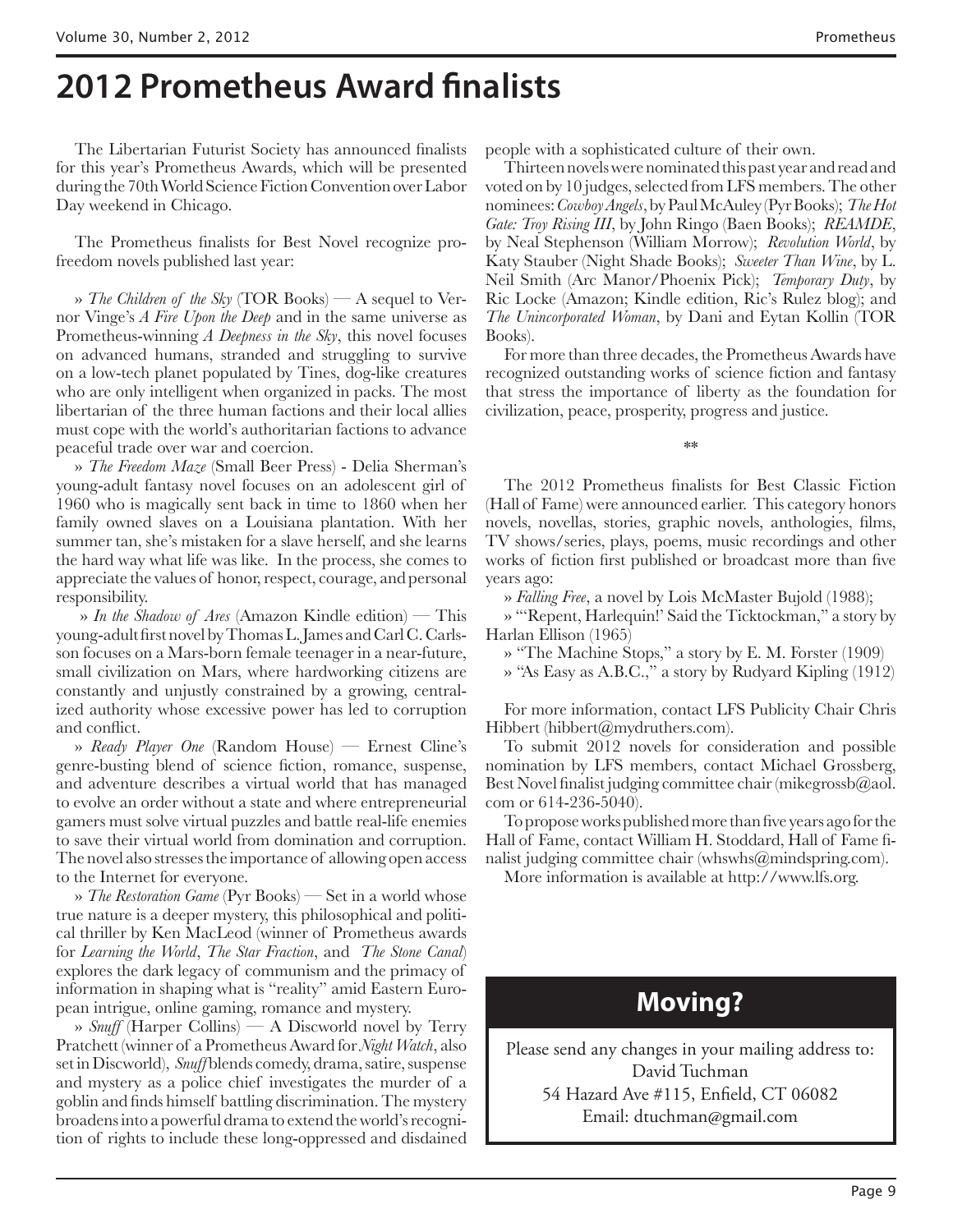# **Under the mishaps of Mars—from ERB to silver screen**

*By David Wayland*

Movies featuring "Mars" in their title appear to suffer much the same fate as NASA's many unsuccessful missions to Mars. From *Mission to Mars* (2000) to *Mars Needs Moms* (2011) and in between, cinematic tales of the Red Planet fail time and time again to recoup costs and to capture the imagination. Either under "the Red Planet" or "Mars" it's almost as if evil telepathic thoughts stream from the Martians themselves to the movie-going public. When Disney budgeted a quarter of a billion dollars for Andrew Stanton's adaptation of Edgar Rice Burroughs novel, *A Princess of Mars*, no doubt two thoughts went through the marketing department heads' minds as the sought the male movie-going demographic: ix-nay on the "Princess," and don't mention "Mars."

Perhaps shying away from naming that planet in the title is apocryphal, a convenient story to fit a funny pattern of failed movies. So, when the movie adaptation, *John Carter of Mars,* (the focus from princess to a male character made to target a more fannish demographic, perhaps?) lost the "of Mars" portion of its title, maybe Disney thought they had a fighting chance. And yet, in 2012, *John Carter* turned into one of the biggest box office flops in recent years, at least in the US.

Why did it fail? After all, those early planetary novels by Edgar Rice Burroughs form the source material of so many movies in the past 50 years, from *Star Wars* to *Avatar*, and those science fiction epics raked in billions of dollars, despite borrowing liberally and lacking in original content. Is science fiction no longer box office gold? Did the movie fail because it didn't adhere closely enough to the book, or because it followed the book too closely, or some other factor entirely?

Reading some of the history of the making of *John Carter* serves to generate both relief and ripples of fear. Apparently, the first steps toward the movie took place in 2004, with director Robert Rodriguez part of the project. Though the script is not detailed in the Wikipedia entry, it states that when Jon Favreau later replaced Rodriguez, he argued for taller Tharks and retaining Carter's links to the Confederacy. Implied in this is that earlier scripts would have featured a modern Carter and human-sized Tharks, a scary prospect, although mucking around with source material is normal procedure in Hollywood. Adapting ERB's first novel—any novel—requires some changes; no book transfers directly to the screen; the purists would have to deal with a clothed Dejah Thoris.

The end product merged parts of all three John Carter of Mars novels, and added a few twists of its own. Yet it still appeared when all came down to development to be in good hands. After all, director Andrew Stanton directed two very successful movies (Pixar's *WALL-E* and *Finding Nemo*), and reams of money guaranteed quality special effects. However, Stanton's experience came from animation, not live action movies, which possibly played a role in actor selection and direction. Yet with the failure at the box office, despite the movie's open-ended conclusion, fans of ERB face slim prospects of any sequel, while Hollywood green-lights scores of lesser ideas.

Fans of ERB who would finally see "their" movie realized after nearly 100 years since the first book appearance either never showed up, or that segment of fans existed only as a small group, while the general public just didn't get the message. My inclination leans toward the latter theory, for several fans wrote glowingly about the experience, and despite a few minor issues, I for one thoroughly enjoyed watching *John Carter* on the big screen. Typical for current science fiction movies, *John Carter* relied on special effects possible only today; twenty or thirty years ago those effects would have grounded such a visionary tale. Effects aside, the movie foundered mostly on the shoulders of the actors, who seemed un-Burroughs-like in appearance and manners.

The source material, a planetary romance tale from the pre-pulp era, bears the marks of its serialized appearance. Non-stop action, cliff-hangers, improbable actions and escapes all set a hectic pace. Though pre-scientific in the sense that ERB graces Mars with inhabitants whose history goes back centuries, and Carter magically teleports to the red planet from a mysterious Apache cave, the novel inspired countless readers to write similar stories or take up the space exploration that later would show no life existed on Mars, now or earlier.

There are three main John Carter novels, out of a collection of 11 books set on Barsoom, Burroughs' name for the planet. (Incidentally, an anecdote in E. Hoffman Price's *Book of the Dead* gives as inspiration for the name of Mars an Armenian dealer in carpets, Barsoom Badigan, who ERB met and asked if he could use the name in one of his tales.) The first book, and Burroughs' first novel, long before Tarzan transformed him into an icon of 20th century popular culture, *A Princess of Mars*, appeared in 1917. The movie *John Carter* derives 80- 90% from this book. However, the journey down the River Iss taken by Carter and company in the movie never happens in the book, and the scene at the source of the River Iss appears only in the sequel, *The Gods of Mars*.

One of the major sets of characters in the movie, the evil Therns, also derives from *The Gods of Mars*. Given Hollywood's penchant for evil antagonists against whom each hero must battle, turning the Therns into a race of aliens sucking dry the life on Mars and in process of the same actions on Earth, seems driven by a meeting between the suits and writers. One can image the weekly development meetings, where one of the studio suits says, "We need this evil race of beings working behind the scenes. Great conspiracy stuff. They have this *Star Trek* technology, brings the whole thing up to date." While Matai Shang appears briefly in *The Gods of Mars*, he assumes his terrible and adversarial role only in the third novel, *The Warlord of Mars*. In the movie his bad-guy persona oozes far darker than any actions in the third book. The only advantage of making the Therns such technologically advanced beings is how Carter teleports from Earth to Mars. I never quite got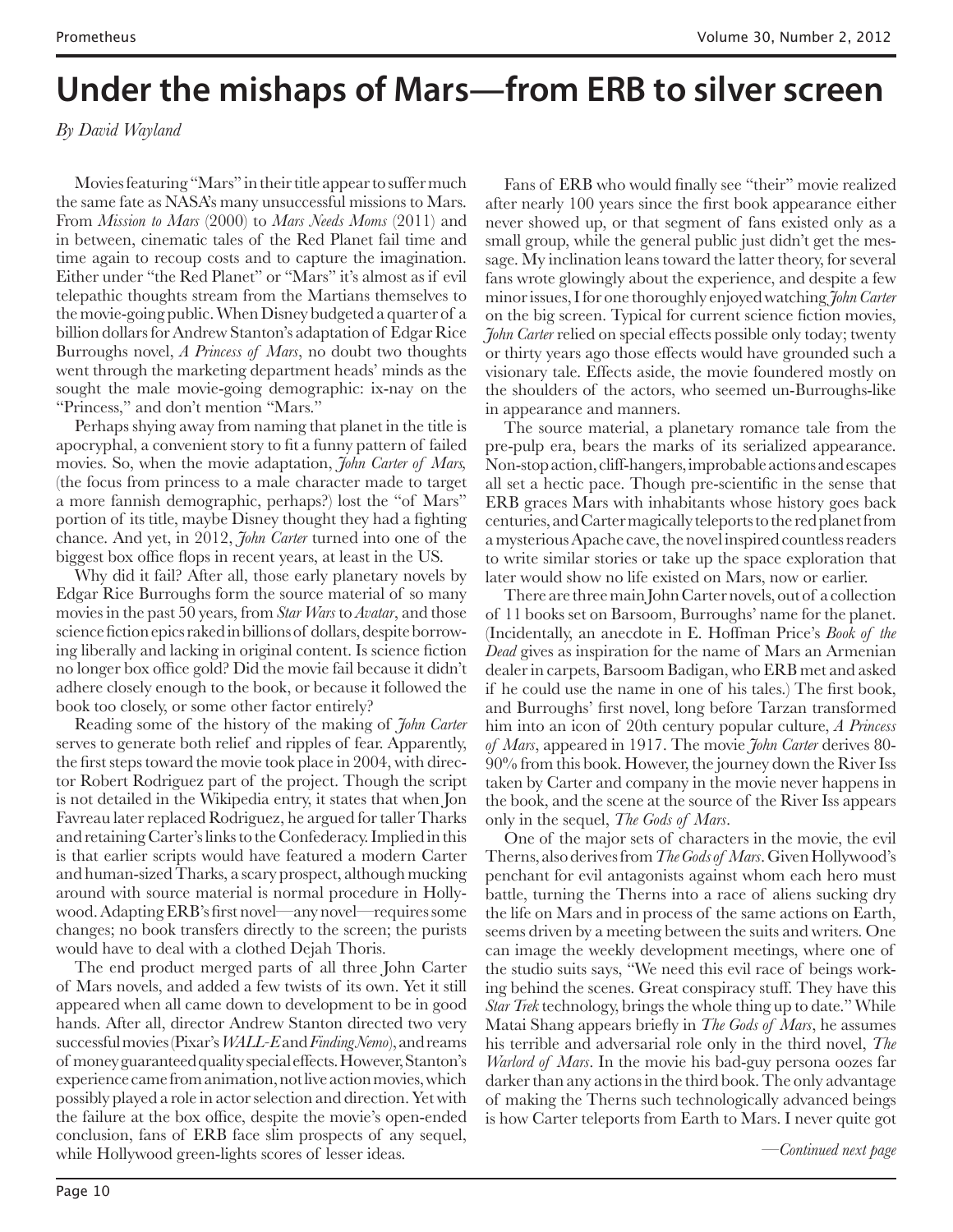#### *—Under the mishaps of Mars, continued from previous page*

past the "reaching to the sky" method from the second book, or the accidental teleportation in the first.

*A Princess of Mars* opens with Confederate veteran John Carter prospecting for gold with a companion from the Civil War in the Apache territory in Arizona. The brutal Apache capture Carter's associate. Carter rescues him, but they are pursued and take cover in a cave. His friend dying, Carter feels overcome with a strange sleep. When he awakes he finds himself in a strange land. After dealing with the strange effects of gravity, he is captured by tall, green, four-limbed creatures. These are the Tharks, a nomadic, warrior-based race, who wear their metal to indicate their warrior status. That metal is decoration that they win through battles, and Carter quickly proves his mettle as a warrior. The Tharks capture a native Martian, or Barsoomian, one Dejah Thoris, the princess of the book's title. Carter decides to help return her to her people, despite her being pledged in marriage to the leader of a rival city. Many battles later, Carter and Thoris wed, and live in bliss for nine years, until the planet's air supply is threatened and Carter sacrifices himself, waking up back on Earth in the original cave where he hid from the Apaches.

In the sequel, the *Gods of Mars*, Carter finally succeeds after years of effort in teleporting himself back to the red planet. He ends up immediately in danger, attacked by plant people and great white apes. By now, readers on Burroughs's work are familiar with his style—relentless action, dialog centered around action honor, and vivid imagery in depicting alien life and scenery.

It is also in *Gods of Mars* that we encounter the Therns. While they are evil in this book just as in the movie, they are Barsoomians through and through, though ancient and manipulative in their priest-like existence upon the superstitions of other Barsoomians. Key to this novel is the idea of the pilgrimage to the source of the River Iss, where Barsoomians believe they travel to die. Here is where John Carter finds himself, and where his true love Dejah Thoris ventured to search for him, as did Tars Tarkas. And here John Carter battles the Therns, who live a life of luxury by enslaving the pilgrims who travelled down the River Iss.

Yet the Therns are not evil enough for Burroughs, who introduces a group of pirates from the moons of Mars, who prey on the Therns and steal their slaves. John Carter must battle both Therns and pirates to find Dejah Thoris, only to face another cliff-hanger at the end of *The Gods of Mars*, as she

### **Classifieds**

**The (Libertarian) Connection**, openforum since 1968. Subscribers may insert four pages/issue free, unedited. **Factsheet Five** said, "Lively interchange of point, counterpoint and comments". Eight/year, \$10. Strauss, 10 Hill #22-LP, Newark NJ 07102.

is trapped inside a prison that will not unlock for a Martian year, and the reader likewise in suspense must wait until the sequel, *Warlord of Mars*, to learn her fate. In *Warlord of Mars*, John Carter must travel the length of Barsoom to save Dejah Thoris, and we encounter other, equally strange denizens of the red planet.

Possible sequels to the movie might have tapped into these two novels, but the alteration of the nature of the Therns likely would require altering the source material even more to fit the direction of any movie sequel. Having failed at the box-office, it is unlikely there ever will be any sequel, however, and fans are left with only the one movie to see the scope of the books realized on the big screen.

The host of changes included Carter's prospecting associate. In the movie he's a soldier trying to recruit Carter in the war against Indians. The Apache lose some of their bloodthirstiness. Carter teleports to Mars via a Thern device. The conflict on Barsoom between Helium and Zodanga gets more attention. A ninth ray is introduced. The list grows.

Why then did the movie fail? Reviews by fans generally were favorable, and many critics also liked the movie. Did the "curse of 'Mars'"—even after being excised from the final title—fulfill it own prophecy? Perhaps the press playing up this angle started a small trickle that played a larger effect in the minds of movie-goers. Popular culture lives a strange life of its own, and some movies fail undeservedly. Others reap far more than they deserve, such as *Avatar* and the *Twilight* series; originality doesn't always translate into success, and if *John Carter* is one of those works that seems unoriginal, it is only because many SF movies robbed unashamedly from the book. Thus, the movie appears to maybe take from other movies, but merely looks back at its own source material.

*John Carter* is one of those movies that deserved better. Although the acting at times seems tired, this might have been the result of recasting Carter as a war-weary veteran who lost his family in the war, and now cares only about his gold. Although best appreciated in the vastness of the big screen, enjoy it now on the small screen. Mars may well remain a desolate wasteland in reality, but the various races imagined by ERB lives on in our imagination. Consider the original work, perhaps more than any other novel has stirred up passions for space travel and adventure in the hearts of many readers. Barsoom forever!

#### *Endnotes*

1. "'John Carter' and the Curse of Mars", AMC Blog, March 7, 2012, http://blogs.amctv.com/movie-blog/2012/03/johncarter-and.php

 $\frac{1}{\sqrt{2}}$  ,  $\frac{1}{\sqrt{2}}$  ,  $\frac{1}{\sqrt{2}}$  ,  $\frac{1}{\sqrt{2}}$  ,  $\frac{1}{\sqrt{2}}$  ,  $\frac{1}{\sqrt{2}}$  ,  $\frac{1}{\sqrt{2}}$  ,  $\frac{1}{\sqrt{2}}$  ,  $\frac{1}{\sqrt{2}}$  ,  $\frac{1}{\sqrt{2}}$  ,  $\frac{1}{\sqrt{2}}$  ,  $\frac{1}{\sqrt{2}}$  ,  $\frac{1}{\sqrt{2}}$  ,  $\frac{1}{\sqrt{2}}$  ,  $\frac{1}{\sqrt{2}}$ 

2. Though not all missions to Mars were failures, several failed spectacularly: "Mars: NASA Explores the Red Planet,"

http://www.nasa.gov/mission\_pages/mars/missions/index-past.html

3. "John Carter: don't mention Mars," The Guardian, March 12, 2012, http://www.guardian.co.uk/film/2012/mar/12/ john-carter-dont-mention-mars

4. John Carter Wikipedia entry, http://en.wikipedia.org/ wiki/John\_Carter\_(film)